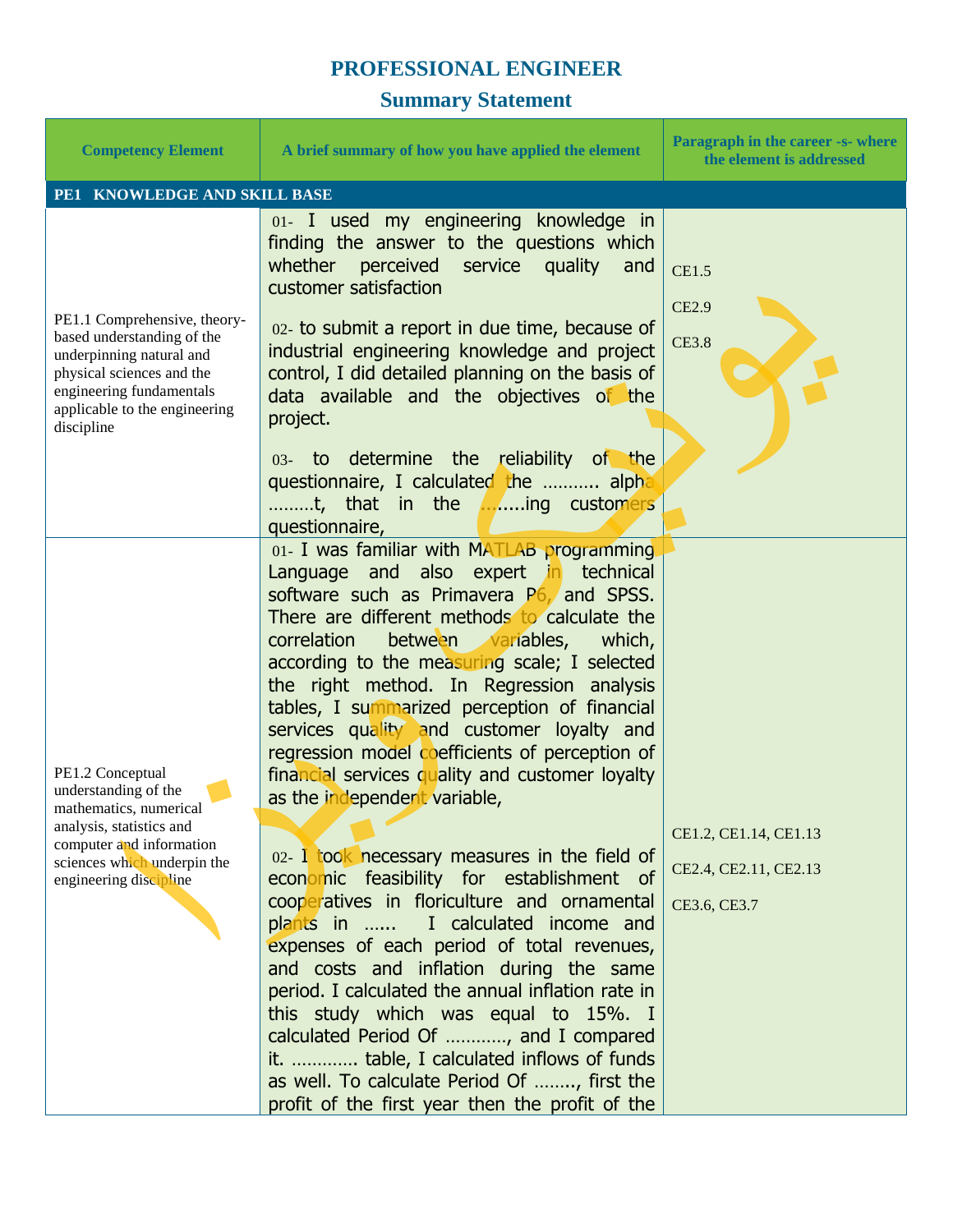|                                                                                                               | , and deducted from the investment,<br>until the remaining investment is zero.                                                                                                                                                                                  |                                                                               |
|---------------------------------------------------------------------------------------------------------------|-----------------------------------------------------------------------------------------------------------------------------------------------------------------------------------------------------------------------------------------------------------------|-------------------------------------------------------------------------------|
|                                                                                                               | 03- I Performed calculations to determine the<br>sample size of the population in the project.<br>To determine the sample size of the                                                                                                                           |                                                                               |
|                                                                                                               | population, I applied equation                                                                                                                                                                                                                                  |                                                                               |
|                                                                                                               | 01- I handled total quality<br>management<br>system to perform internal organization<br>system. I defined the implementation process<br>of CRM. I checked relationship between two or<br>more variables in order to the correlation test,                       |                                                                               |
| PE1.3 In-depth understanding<br>of specialist bodies of<br>knowledge within the<br>engineering discipline     | and calculated the coefficient.<br>02- I contributed in economic feasibility study<br>on industrial projects which our organization                                                                                                                             |                                                                               |
|                                                                                                               | intends to verify investment. I evaluated the<br>economic profitability of projects and how the<br>cash flow. To decide on the investment, I did<br>a comparison between the rate of return and                                                                 | CE1.1, CE1.11, CE1.13<br>CE2.1, CE2.8, CE2.15<br>CE3.6, CE3.11, CE3.1, CE3.13 |
|                                                                                                               | interest rates available in the market.<br>03- As industrial and systems analysis<br>engineer at the , I examined the role of                                                                                                                                   |                                                                               |
|                                                                                                               | modern  in client absorption and<br>efficiency improvement with emphasis on cost<br>and staff time. I checked the role of modern<br>to improve the efficiency of the<br>.                                                                                       |                                                                               |
|                                                                                                               | As the study<br><sub>of</sub><br>improving<br>.<br>organizational effectiveness as a result of<br>modern  in , I have presented<br>calculations related to this hypothesis. I made                                                                              |                                                                               |
|                                                                                                               | age distribution of respondents contingency<br>table based on the number of new services.                                                                                                                                                                       |                                                                               |
| PE1.4 Discernment of<br>knowledge development and<br>research directions within the<br>engineering discipline | 01- I did study the role of the quality in<br>services on the satisfaction and retention of<br>succeeded<br>to<br>Τ<br>get<br>Education/Training certificate in  and<br>". I did field study and collecting data<br>on the basis of samples and questionnaires. |                                                                               |
|                                                                                                               | 02- In terms of how to collect information, I<br>did research to find grounds for setting up and<br>expansion of floriculture and<br>ornamental                                                                                                                 | CE1.1, CE1.2, CE1.7                                                           |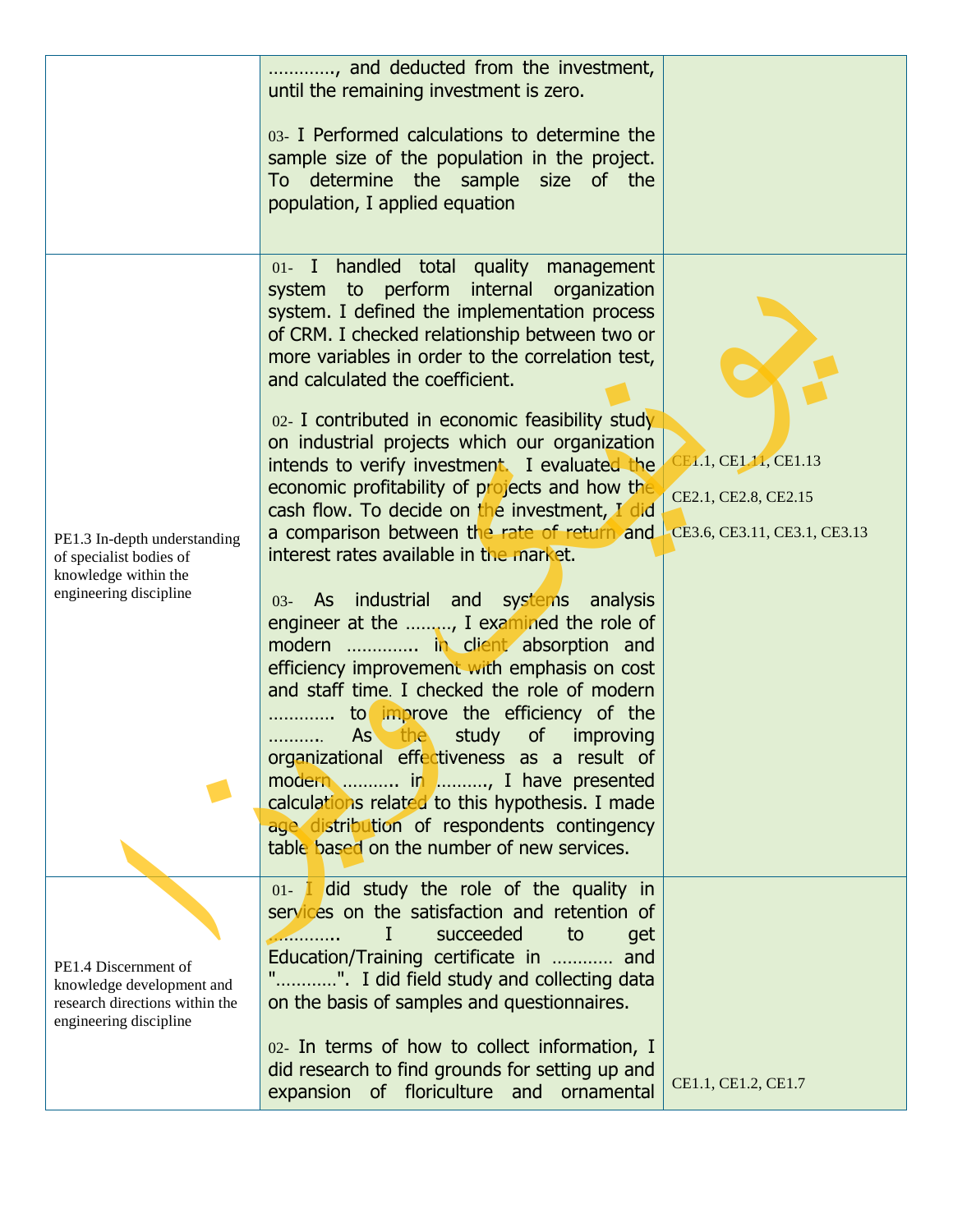|                                                                                  | plants cooperative companies. To evaluate<br>the economic feasibility of flowers production,<br>I selected and studied a pilot of  I<br>reviewed and economical operation of<br>economic justification of establishment plants<br>and flowers cooperative<br>03- I collected needed data for this study from<br>two populations. The first group included<br>clients of those  which offer at least<br>50% of                                                                                                                                                                                                                                                                                                                                                                                                                                                                                                                                                                                                                                                                                                                                                                                                                                                                                                                                                                                     | CE2.7, CE2.8, CE2.6<br>CE3.7                                 |
|----------------------------------------------------------------------------------|---------------------------------------------------------------------------------------------------------------------------------------------------------------------------------------------------------------------------------------------------------------------------------------------------------------------------------------------------------------------------------------------------------------------------------------------------------------------------------------------------------------------------------------------------------------------------------------------------------------------------------------------------------------------------------------------------------------------------------------------------------------------------------------------------------------------------------------------------------------------------------------------------------------------------------------------------------------------------------------------------------------------------------------------------------------------------------------------------------------------------------------------------------------------------------------------------------------------------------------------------------------------------------------------------------------------------------------------------------------------------------------------------|--------------------------------------------------------------|
| PE1.5 Knowledge of<br>contextual factors impacting<br>the engineering discipline | 01- one of the most fundamental issues that<br>need research is  and<br><i>in</i><br>$\overline{\phantom{a}}$<br>mobilizing resources provide a more favorable<br>context for economic development. Measuring<br>the quality of services from the customer<br>perspective and customer satisfaction<br>— is<br>considered as domestic actions, that indicates<br>the direction for the organization to quality.<br>Marketing is one of the tools that can increase<br>revenue growth.<br>$02$ - I knew that three aspects of the type of<br>flower, Roofed and non-roofed culture system,<br>or rented culture land. The findings on the<br>economic have focused on<br>economic<br>justification for the cultivation of flowers. I<br>tried to reflect and document the status quo<br>and its pathology analysis, using conventional<br>to assess economic<br>planning.<br>means<br>According to the statistics, I found that the<br><b>Example 20</b> area of the province,<br>total<br>approximately one percent is devoted to<br>producing flowers, and others involved in the<br>production vegetables.<br>03- The speed of  development causes<br>major changes in the form of  and<br>resources in the field of , and new<br>concepts of  emerging as  I<br>found the results were consistent with findings<br>of other studies on the , which has the<br>highest demand and satisfaction. | CE1.1, CE1.4, CE1.10<br>CE2.4, CE2.3, CE2.5<br>CE3.3, CE3.17 |
| PE2 ENGINEERING APPLICATION ABILITY<br>PE2.1 Application of                      |                                                                                                                                                                                                                                                                                                                                                                                                                                                                                                                                                                                                                                                                                                                                                                                                                                                                                                                                                                                                                                                                                                                                                                                                                                                                                                                                                                                                   |                                                              |
| established engineering                                                          | 01- I provided practical solutions for                                                                                                                                                                                                                                                                                                                                                                                                                                                                                                                                                                                                                                                                                                                                                                                                                                                                                                                                                                                                                                                                                                                                                                                                                                                                                                                                                            |                                                              |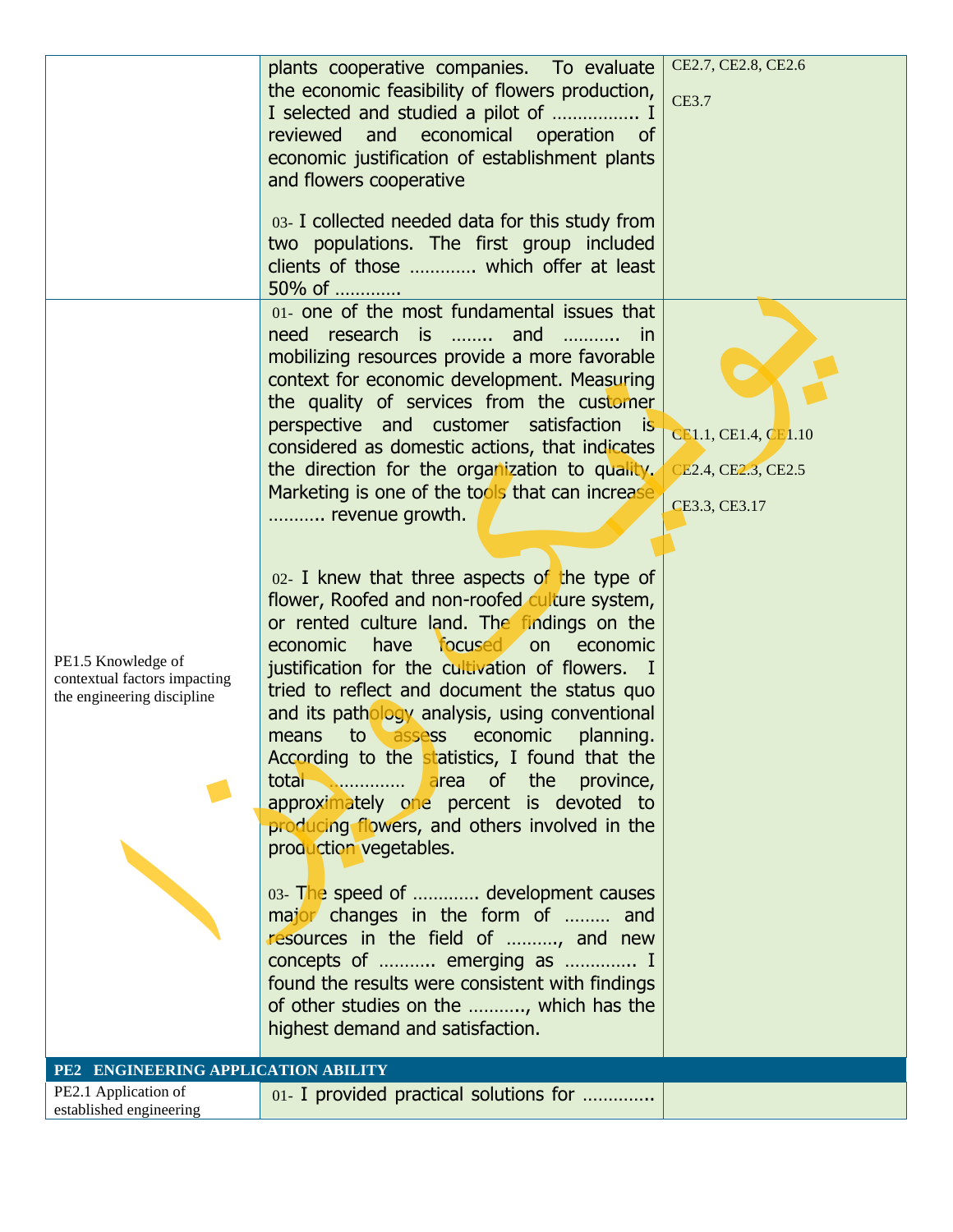| methods to complex<br>in order to standardize and systematize subset<br>engineering problem solving<br>how to serve customers according to local<br>conditions<br><b>CE1.7</b>  |  |
|---------------------------------------------------------------------------------------------------------------------------------------------------------------------------------|--|
| 02- In order to solve some economic<br>CE2.4, CE2.8, CE2.14, CE2.16                                                                                                             |  |
| problems, including unemployment, we can<br>CE3.10, CE3.15<br>pay attention to establish different companies                                                                    |  |
| including cooperative companies. I reviewed<br>the problems of the project and trying to                                                                                        |  |
| resolve cases. I avoided taking into account<br>the additional investment costs; no fee is paid                                                                                 |  |
| in cash to someone outside or inside the                                                                                                                                        |  |
| institution. One of the problems raised by the<br>manufacturers<br>was<br>the<br>problem<br><b>of</b>                                                                           |  |
| transporting flowers from the manufacturer to<br>the consumer market.                                                                                                           |  |
| 03- I studied the problems faced by customers                                                                                                                                   |  |
| when using each of the mentioned services. I<br>considered communicating electronically with                                                                                    |  |
| eliminate or reduce system<br>failures                                                                                                                                          |  |
| 01- I defined and measured the quality of<br>services provided using consulting with a                                                                                          |  |
| service firm. I used a field technique to collect<br>quality data required for hypotheses                                                                                       |  |
| 02- I used economic project evaluation                                                                                                                                          |  |
| techniques such as POP, NPV, PI, and IRR,<br>economic profitability of projects of projects                                                                                     |  |
| and the cash flow was examined. The<br>Methods of collecting information that I                                                                                                 |  |
| considered were Questionnaire, Interviews<br>PE2.2 Fluent application of<br>and Study of Documents. Due to lack of data<br>CE1.7, CE1.13                                        |  |
| engineering techniques, tools<br>and relying on the information contained in<br>and resources<br>CE2.2, CE2.12, CE2.6, CE2.11<br>the questionnaire, I used the technique of the |  |
| past to the future to calculate future revenues<br>CE3.5, CE3.14                                                                                                                |  |
| and costs. In plan liquidity analysis, I studied<br>flows<br>cash<br>the<br>in.<br>how<br>course<br><b>of</b>                                                                   |  |
| implementation, commissioning and operation.                                                                                                                                    |  |
| 03- I used two separate questionnaires in order<br>to collect data, for the customers of the                                                                                    |  |
| and the other was for managers and                                                                                                                                              |  |
| According to the test statistic and P-value<br>calculated with 95% confidence, I rejected the                                                                                   |  |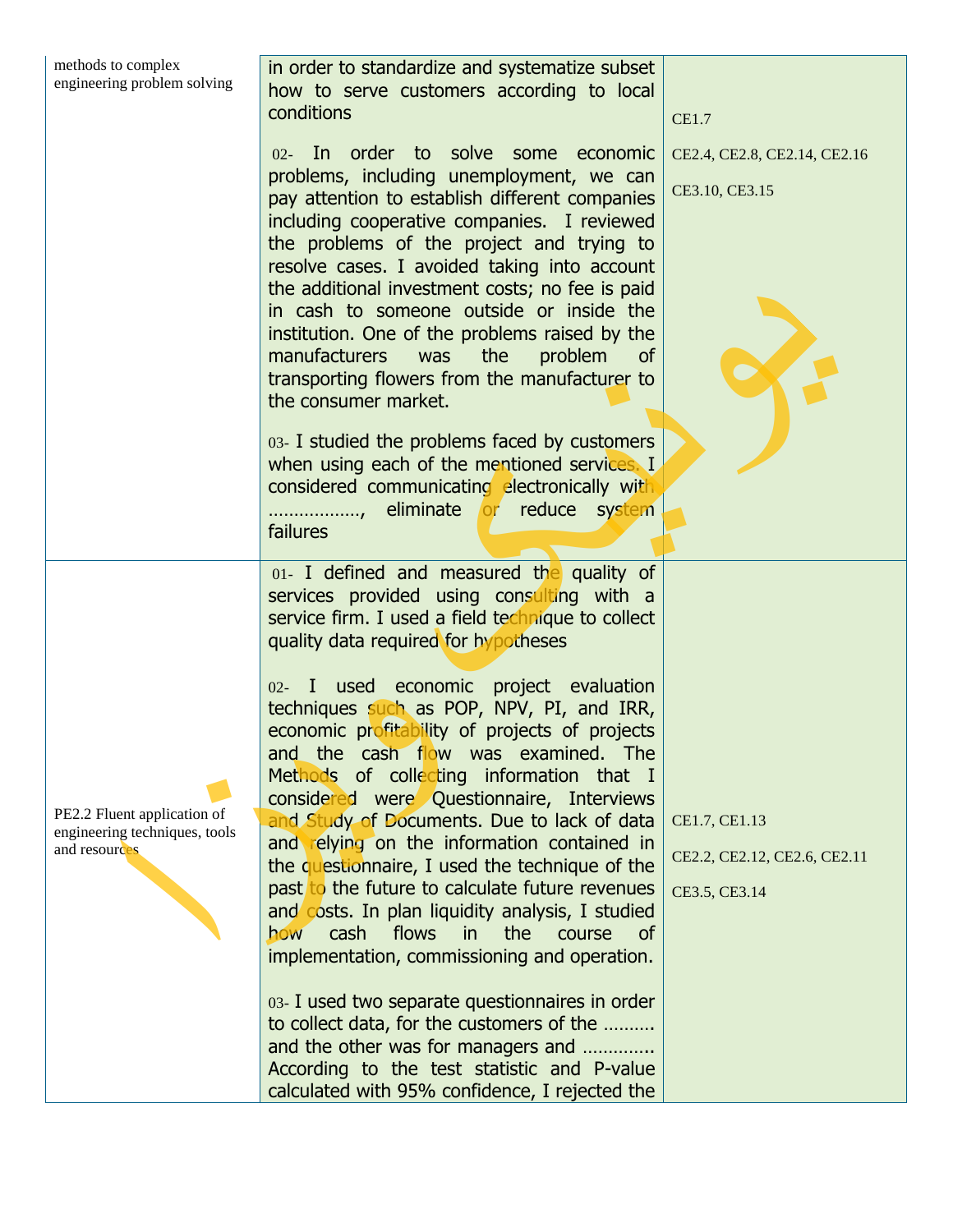|                                                                                  | hypothesis on the difference in the level of<br>customer satisfaction.                                                                                                                                                                                                                                                                                                                                                                                                                                                                                                                                                                                                                                                                                                                                                                                                                                                                             |                                                        |
|----------------------------------------------------------------------------------|----------------------------------------------------------------------------------------------------------------------------------------------------------------------------------------------------------------------------------------------------------------------------------------------------------------------------------------------------------------------------------------------------------------------------------------------------------------------------------------------------------------------------------------------------------------------------------------------------------------------------------------------------------------------------------------------------------------------------------------------------------------------------------------------------------------------------------------------------------------------------------------------------------------------------------------------------|--------------------------------------------------------|
| PE2.3 Application of<br>systematic engineering<br>synthesis and design processes | 01- I prepared a schedule for the project<br>stages and allocation resources to achieve<br>project objectives and monitored the project<br>objectives to prevent delay. I tested the<br>hypotheses, data collected related to the<br>hypothesis was analyzed by  software.<br>02- I did analysis of data and performing<br>calculations using the techniques of economic<br>evaluation, including POP, NPV, PI, IRR. The<br>purpose of project evaluation is resource<br>allocation and limited possibilities to proposals<br>that have best supports for our goals.<br>03- I designed questions in such a way which<br>we can measure the customer satisfaction<br>with any of the new services provided<br>branches. I participated in design of distinctive<br>questionnaire for s customer and another<br>for directors and heads of  and other<br>s. To compare pairs of means, and<br>understanding s' customer preferences, I<br>used  test | CE1.7, CE1.15<br>CE2.8, CE2.12<br>CE3.6, CE3.5, CE3.12 |
| PE3.1 Ethical conduct and<br>professional accountability                         | 01- I arranged a fundamental modification on<br>its system in a way to increase efficiency. I<br>evaluated the current quality of ing<br>services from the customer's perspective and<br>its importance in satisfying and maintenance<br>the customers with help of other members of<br>the project which helped me in this study.<br>02- I carried out the present study aimed to<br>resolve some of the social and public<br>problems, by providing the resources needed<br>at the right time, I can prevent delay in<br>progress of project,<br>03- I evaluated  customers new services<br>provided in terms of their satisfaction,<br>respectively,  ing, ,<br>current,  and card.                                                                                                                                                                                                                                                             | CE1.1, CE1.6<br>CE2.6, CE2.9<br>CE3.13                 |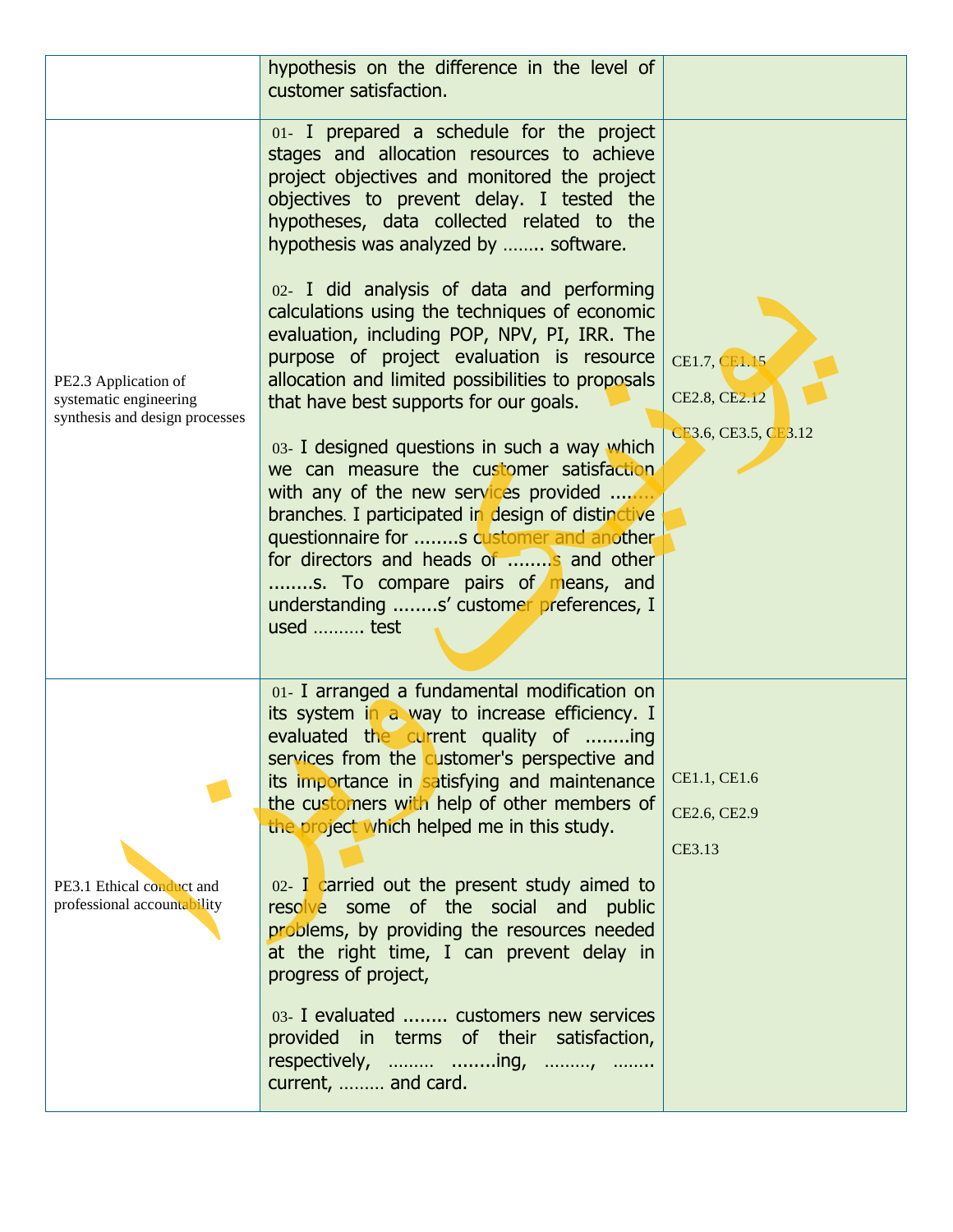| PE3.2 Effective oral and<br>written communication in<br>professional and lay domains | 01- I considered behaviour and treatment of<br>employees as two important factors for<br>evaluating service. I reported and presented<br>to the director of the unit and participated in<br>periodic meetings and presentation of a report<br>on the project progress. I considered four<br>points for the successful implementation of<br>CRM, establishment and management of<br>ongoing relationships with customers. | CE1.7, CE1.6, CE1.11<br>CE2.16, CE2.2<br><b>CE3.6</b>         |
|--------------------------------------------------------------------------------------|--------------------------------------------------------------------------------------------------------------------------------------------------------------------------------------------------------------------------------------------------------------------------------------------------------------------------------------------------------------------------------------------------------------------------|---------------------------------------------------------------|
|                                                                                      | 02- I evaluated planting flowers and plants in<br>the provinces economically aimed to study the<br>areas of employment, Due to climatic<br>atmosphere in ; I evaluated current<br>conditions to export flowers and plants.                                                                                                                                                                                               |                                                               |
|                                                                                      | 03- I participated in coordination meetings<br>with other members of the project and<br>providing<br>project progress<br>report<br>and<br>consultation on project results.                                                                                                                                                                                                                                               |                                                               |
|                                                                                      | 01- I applied engineering software such as<br>SPSS for calculation and evaluation of results                                                                                                                                                                                                                                                                                                                             |                                                               |
| PE3.3 Creative innovative and<br>proactive demeanour                                 | 02- I used the minimum information needed to<br>analyze and assess the usefulness and cost of<br>the program.                                                                                                                                                                                                                                                                                                            | <b>CE1.7</b><br>CE2.11<br><b>CE3.6</b>                        |
|                                                                                      | did Data analysis and performing<br>$03 - 1$<br>hypothesis tests using ratio test and chi-<br>square test, and for study of the relationship<br>between general profile of respondents                                                                                                                                                                                                                                   |                                                               |
| PE3.4 Professional use and<br>management of information                              | 01 I examined several previous studies and<br>strategies to retain customers in the private<br>S. but virtually ignored other aspects.<br>Collecting detailed information to conduct<br>research needs to collect the 's financial<br>statements and notes with them. I used an<br>collect<br>questionnaire<br>to<br>anonymous<br>information and<br>achieve<br>goals,<br>by is                                          |                                                               |
|                                                                                      | completed by the customers of different<br>branches of s.<br>02- I collected needed Information for this<br>through<br><b>interviews</b><br>research<br>and                                                                                                                                                                                                                                                              | CE1.4, CE1.13, CE1.11<br>CE2.2, CE2.8, CE2.11<br><b>CE3.6</b> |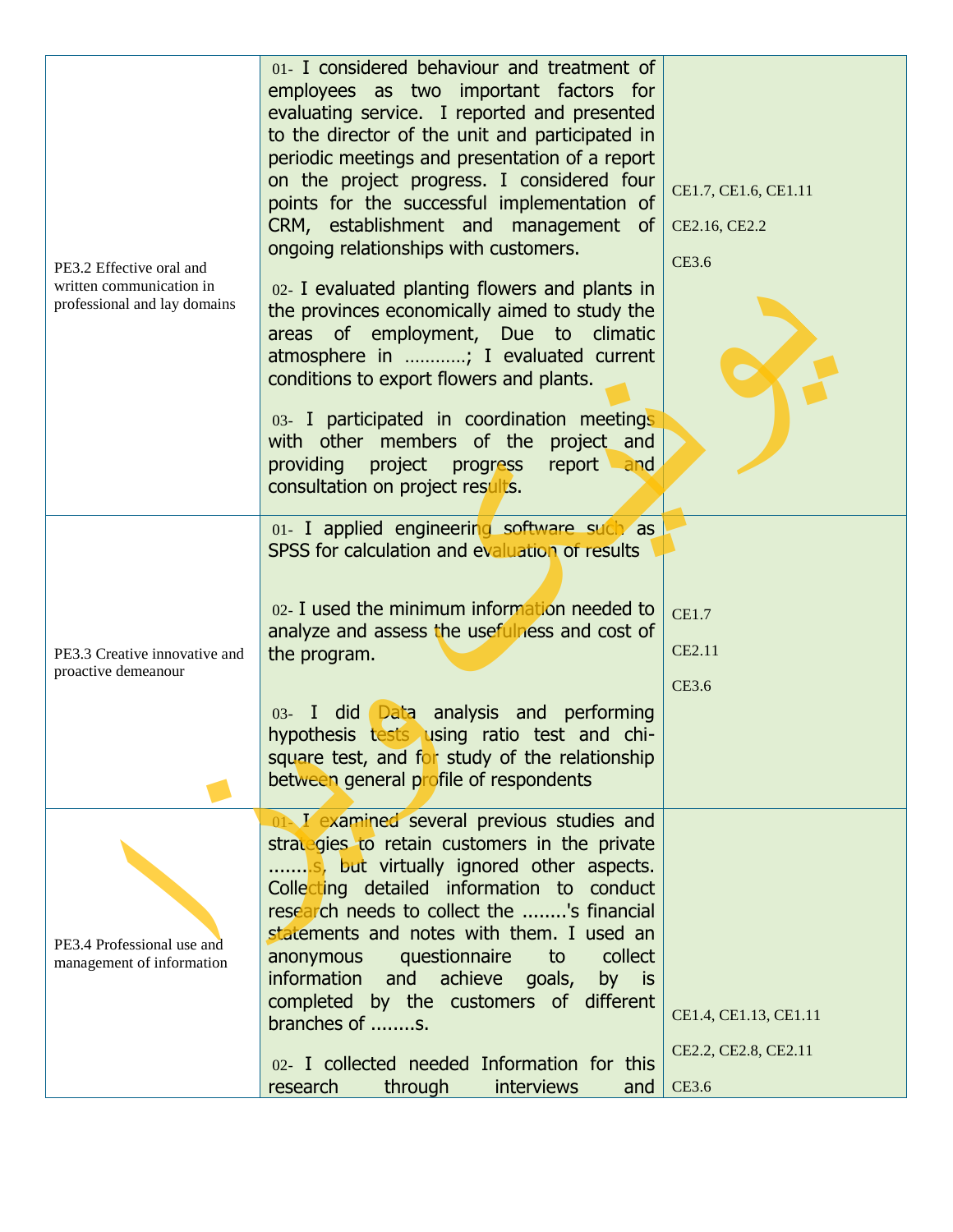|                                                               | questionnaires and through<br>producers,<br>distributors  I provided technical<br>mechanisms on how to collect data, such as<br>questionnaires, interviews<br>and<br>study<br>document. I collected information on the<br>preparation of plans and used to make an<br>integrated financial analysis table.<br>03- I began to collect data with regard to the<br>two communities of customers and managers<br>and using double stratified sampling in terms<br>of regions of samples.                                                                                                                                                                                                                                                                                                                                                               |                                                       |
|---------------------------------------------------------------|----------------------------------------------------------------------------------------------------------------------------------------------------------------------------------------------------------------------------------------------------------------------------------------------------------------------------------------------------------------------------------------------------------------------------------------------------------------------------------------------------------------------------------------------------------------------------------------------------------------------------------------------------------------------------------------------------------------------------------------------------------------------------------------------------------------------------------------------------|-------------------------------------------------------|
| PE3.5 Orderly management of<br>self, and professional conduct | 01- I cooperated with the organization in and<br>the role of "quality management planning and<br>controlling supervisor". I collaborated with<br>other project members and training them.<br>With the help of other partners in coordination<br>with several branches of private and public<br>s, I completed a questionnaire to assess<br>the qualitative variables.<br>02- Using cost-benefit techniques with the<br>help of other members of the project, which<br>includes one of the Vice municipal space<br>green, and a person of cooperative office of<br>the cit.<br>03- To investigate human factors, I considered<br>experts who have the ability to design and<br>analysis, implement and the support of senior<br>management. I presented a comparison of the<br>customer<br>satisfaction<br>the<br>average<br>in<br>mentioned areas, | CE1.2, CE1.7, CE1.12<br><b>CE2.7</b><br>CE3.4, CE3.14 |
| PE3.6 Effective team<br>membership and team<br>leadership     | 01- Based on the results of this study,<br>customer loyalty is considered as one of the<br>affecting<br>the<br>factors<br>'s<br>financial<br>performance. I suggested to the managers<br>and decision makers of the  that design<br>action plans for building customer loyalty.<br>02- I presented recommendations in the final<br>report through which plants a suitable context<br>be provided to enter the flowers and plant<br>industry.                                                                                                                                                                                                                                                                                                                                                                                                       | CE1.16<br>CE2.16<br>CE3.2, CE3.18                     |